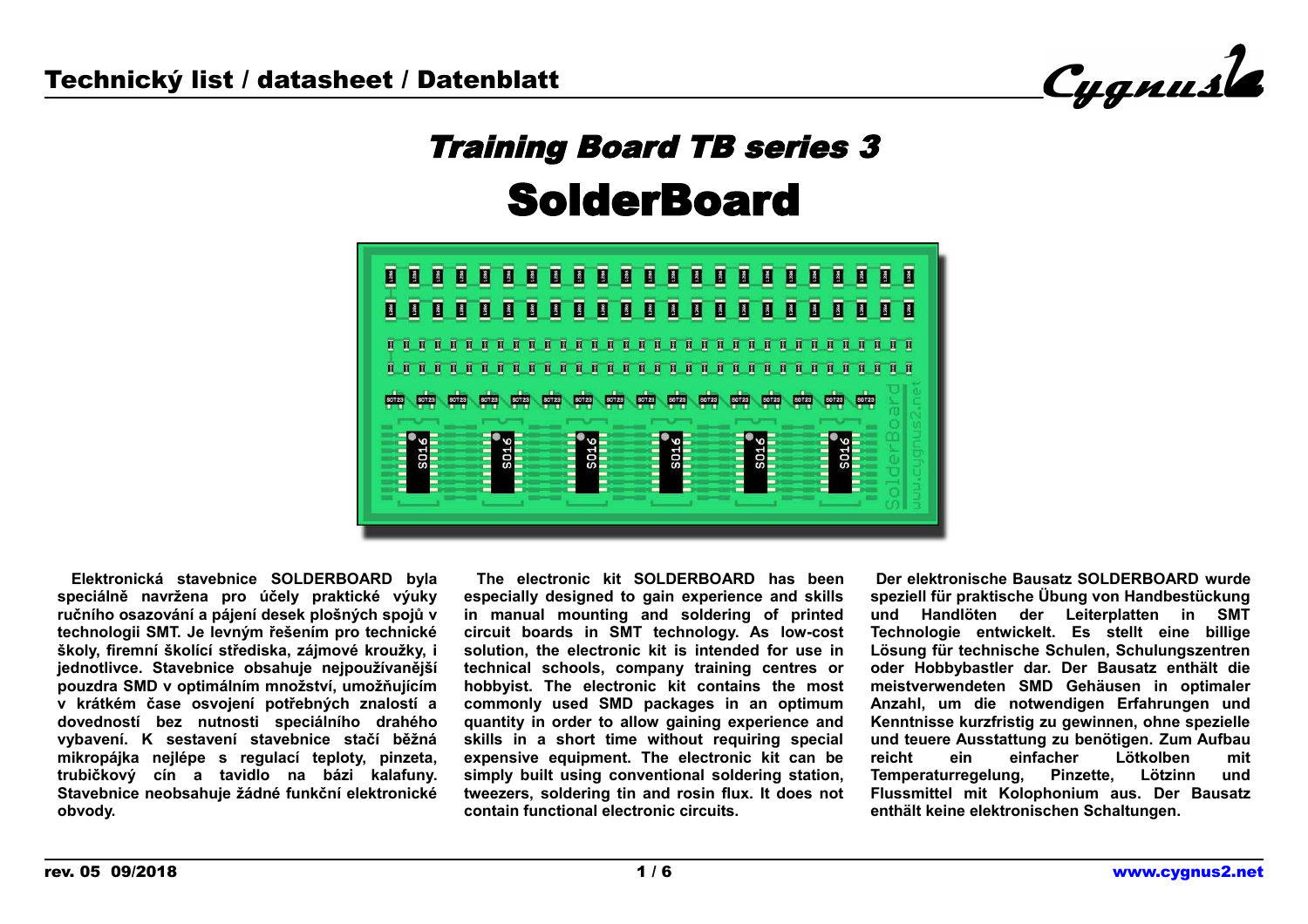### **Hlavní vlastnosti**

- ► jednostranná DPS z materiálu FR4 se zelenou nepájivou maskou a povrchovou úpravou HAL
- ► rozměry DPS 94 x 46 mm, tloušťka 1,6 mm / 1,0 mm
- ► SMD pouzdra typu 0603, 1206, SOT-23, SO-14 / SO-20L / SO-16 / SO-8
- ► počet SMD pouzder 136, technologie výlučně SMT
- ► funkce žádná

#### **Main features**

- ► FR4 single sided printed circuit board with green solder resist and HAL
- ► PCB size 94 x 46 mm, board thickness 1,6 mm / 1,0 mm
- ► SMD packages 0603, 1206, SOT-23, SO-14 / SO-20L / SO-16 / SO-8
- ► SMD package quantity 136, technology SMT only
- $\blacktriangleright$  function none
- ► einseitige Leiterpaltte aus FR4 mit grünem Lötstopplack und HAL
- ► Abmessungen der LP 94 x 46 mm, Dicke 1,6 mm / 1,0 mm

Cygnusle

- ► SMD Gehäusen 0603, 1206, SOT-23, SO-14 / SO-20L / SO-16 / SO-8
- ► Anzahl der SMD Gehäusen 136, Technologie SMT
- ► Funktion keine

| typ / type / Typ   | objednací číslo / ordering code / Bestellnummer |
|--------------------|-------------------------------------------------|
| <b>SolderBoard</b> | C2P0002                                         |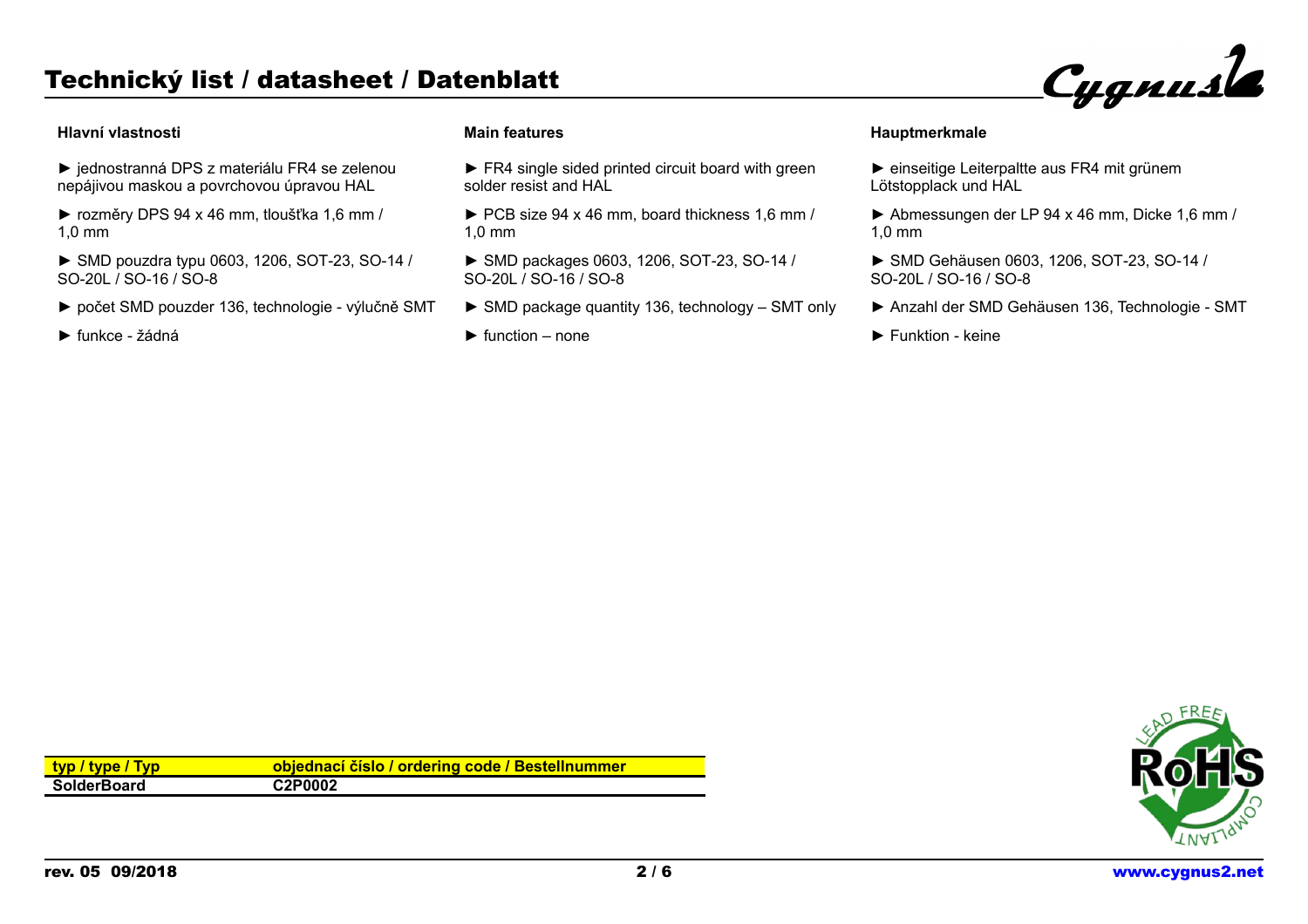| 1286<br>1286<br>1286<br>1286<br>1286<br>1206<br>1206<br>1286<br>1206<br>1286<br>1206<br>1206<br>90ZT<br>1286<br>1286<br>9921<br>90ZT<br>1286<br>1286<br>1286<br>1286<br>1286<br>1286<br>1286<br>1286<br>1206<br>1206<br>1206<br>1206<br>1286<br>1206<br>1286<br>1206<br>1206<br>1206<br>1286                                                                                                                                                                        | 1286<br>1286<br>1286<br>1286<br>1286<br>1286<br>1286<br>1286<br>1286<br>1286                                                                                                                                                          |
|---------------------------------------------------------------------------------------------------------------------------------------------------------------------------------------------------------------------------------------------------------------------------------------------------------------------------------------------------------------------------------------------------------------------------------------------------------------------|---------------------------------------------------------------------------------------------------------------------------------------------------------------------------------------------------------------------------------------|
| $\frac{1}{\sqrt{50123}}$<br>$\frac{1}{\left  \text{S}0\text{T}23\right  }$<br>$\frac{1}{\sqrt{50123}}$<br>$\frac{1}{\left[\frac{\text{SOT23}}{1}\right]}$<br>$\begin{array}{c} \begin{array}{c} \text{I} \end{array} \end{array}$<br>$\overline{\text{SOT23}}$<br>$\overline{\text{SOT23}}$<br>$\overline{\text{SOT23}}$<br>$\overline{\text{SOT23}}$<br><b>SOT23</b><br>$\boxed{\frac{50T23}{}}$<br>$\boxed{\frac{50T}{23}}$<br>$s$ <sub>0</sub> $r$ <sub>23</sub> | <b>U</b><br><b>SOT23</b><br>$\boxed{\frac{50T}{23}}$<br><b>SOT23</b>                                                                                                                                                                  |
| へ<br>$\overline{\circ}$<br>10<br>С<br>С<br>$50 - 16$<br>$50 - 16$<br>$50 - 16$<br>$$0 - 16$<br>$50 - 16$<br>$SO-20L$<br>$SO-20L$<br>$SO-20L$<br>$SO-20L$<br>$SO-20L$                                                                                                                                                                                                                                                                                                | )<br>可<br>$\hfill \square$<br>Snubh<br>$50 - 16$<br>Ō<br>JUU.C<br>$SO-20L$                                                                                                                                                            |
|                                                                                                                                                                                                                                                                                                                                                                                                                                                                     | uanusl                                                                                                                                                                                                                                |
|                                                                                                                                                                                                                                                                                                                                                                                                                                                                     | DESIGN<br>CENTER<br>C2P0002 / SolderBoard<br>Title:<br>Designed by: Vladimir Rykl<br>Date: 24/03/2013<br>Released by: Vladimir Rykl<br>Date: 24/03/2013<br>Assembly Drawing<br>Document:<br>Rev.: R01<br>www.cygnus2.net<br>Page: 1/1 |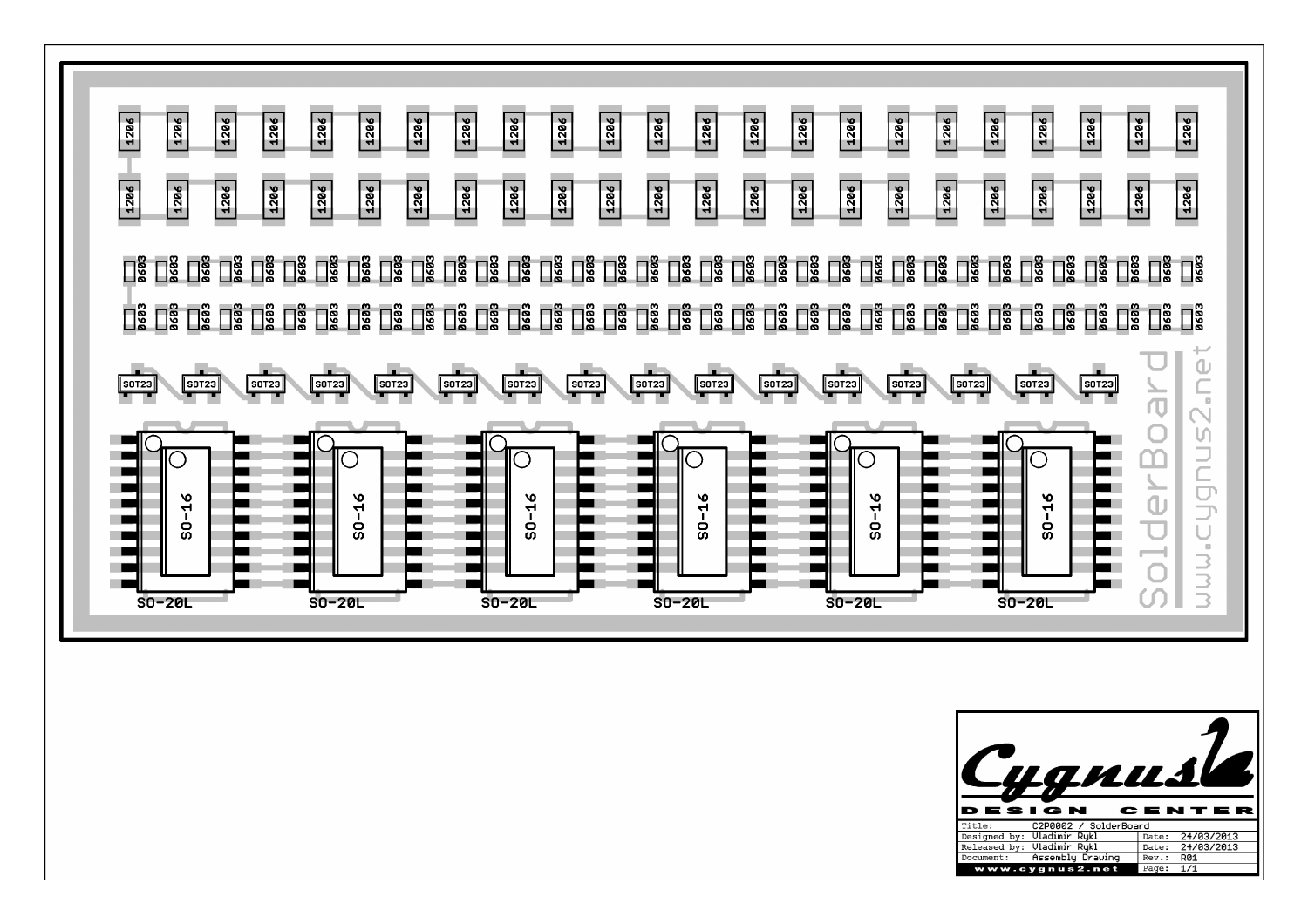

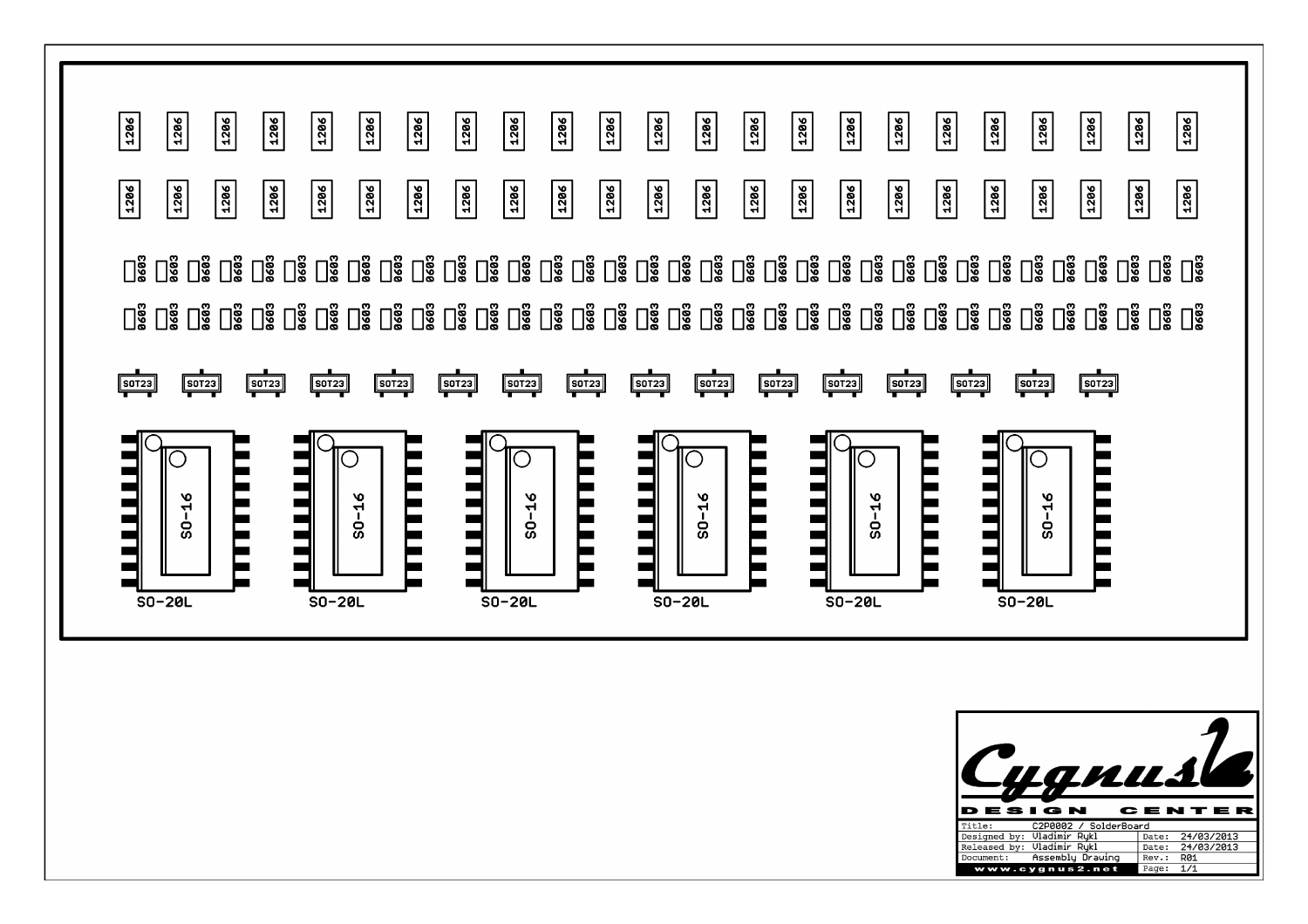| Cygnusk |
|---------|
|         |

## **Rozpiska / Bill Of Material / Stückliste**

| <b>Pouzdro</b> |                | <b>Přípustná odchylka</b>  | <b>Počet</b>     |
|----------------|----------------|----------------------------|------------------|
| <b>Package</b> |                | <b>Allowed deviation</b>   | <b>Quantity</b>  |
| <b>Bauform</b> |                | <b>Erlaubte Abweichung</b> | <b>Stückzahl</b> |
| 1206           |                | 0204 (minimelf)            | 46               |
| 0603           |                |                            | 68               |
| <b>SOT-23</b>  |                |                            | 16               |
| SO-14          |                | SO-8, SO-16, SO-20L        | $6/12@SO-8$      |
|                | DPS / PCB / LP |                            |                  |